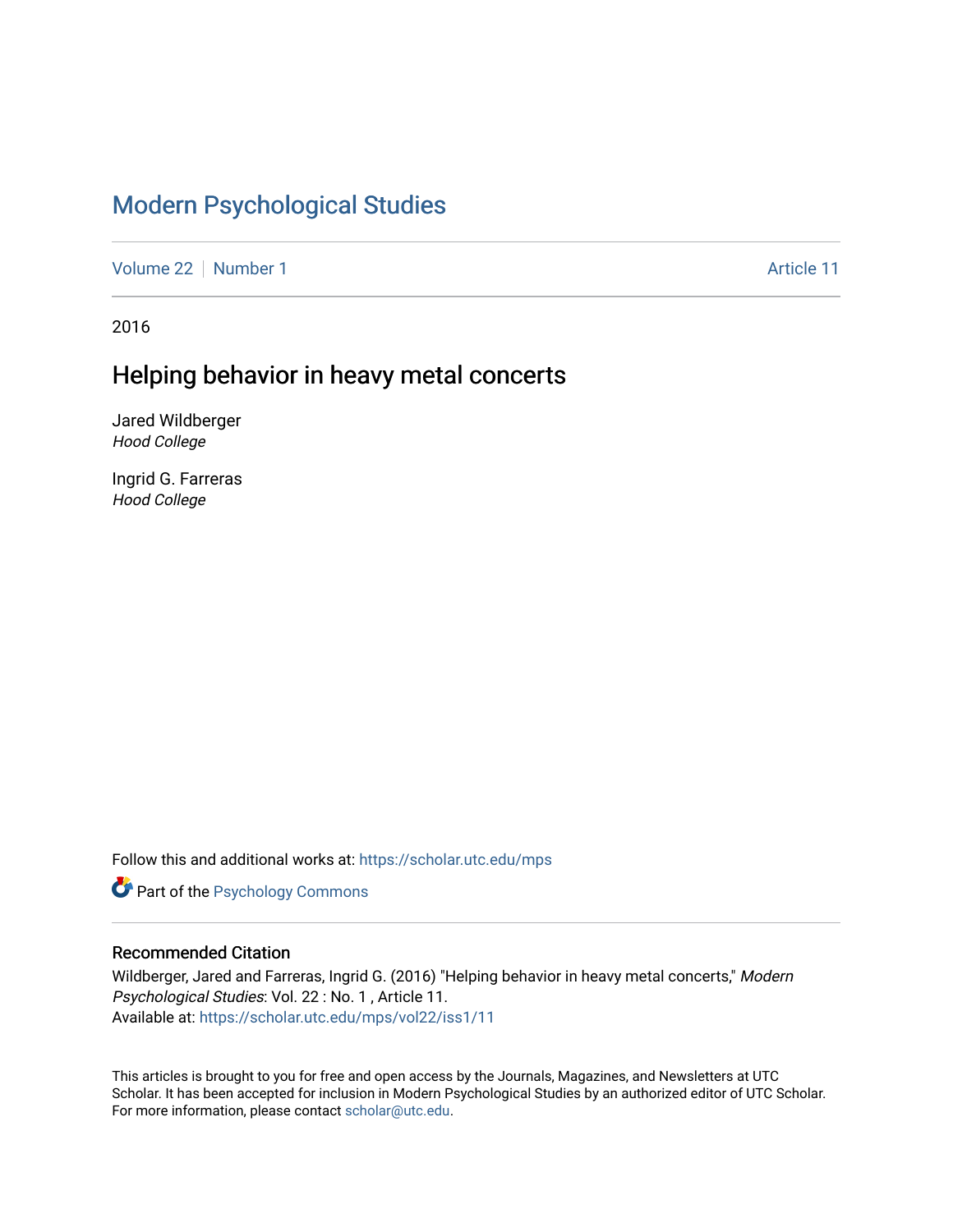### **Helping Behavior in Heavy Metal Concerts** Jared Wildberger and Ingrid G. Farreras Hood College

#### *Abstract*

*This study tested whether the gender of research confederates at heavy metal concert mosh pits would affect the helping behavior they receive. One male research confederate and one female research confederate each entered a mosh pit at various heavy metal concerts 30 times and then fell down. If and how they were helped by other concert goers was then coded as receiving direct help, indirect help, or no help. A chi-square found statistically significant differences in the way the two research confederates were helped, with the female research confederate receiving more indirect help than the male research confederate, and the male research confederate receiving more direct help than the female research confederate. This study suggests that there is ample opportunity for help in a mosh pit. Keywords: sex differences, helping behavior, altruistic behavior, mosh pits, moshing*

The heavy metal genre of music tends to be stigmatized by the general public. Mothers discourage their adolescents from wearing the black clothes and from playing their loud music, Christian organizations protest Marilyn Manson shows, and some countries (e.g., Russia) do not allow certain heavy metal bands to perform there (Lifton, 2014). Some of this stigma may be well deserved, as the black metal scene has been responsible for church burnings in northern Europe, for example (Hartmann, 2011). One could argue that it is unwarranted, however, and that the heavy metal scene has become a scapegoat for the ills of society. This study assess just how dangerous heavy metal concerts are by determining the effect of gender on the helping behavior of heavy metal concert goers.

Moshing, or slam-dancing, is a form of dance that is expressed at rock, punk and heavy metal concerts today, that usually manifests itself in a disorganized mob of attendees bumping, pushing, and shoving into one another to the beat of a song. Its origins trace back to the 1970's Los Angeles hardcore punk scene, as the concert goers found it to be an appropriate form of expression for the music that was being played (Wilcha, 2002). There are many

different mosh pit styles one can find at a heavy metal concert, such as the circle pit, the wall of death, and hardcore dancing. Different bands evoke different styles (a thrash metal band's mosh pit would be very different from a metalcore band's mosh pit), and moshing changes based on the geographic region of the concert (east coast vs. west coast moshing) (Wilcha, 2002). Moshing is often perceived as violent. Those who go into a mosh pit risk falling and being severely injured by being trampled or stepped on by those still moshing above them. While injuries can occur, moshing may not be as harmful as commonly believed, however.

To our knowledge, no studies have been conducted on moshing behavior, let alone on the helping behavior that may occur during moshing. We can nevertheless apply findings from the helping behavior literature to the mosh pit. Halnon (2006) found that the heavy metal community, and concerts in particular, are very inclusive of fans, and exhibit high levels of collectivity and community. Correlational data show that heavy metal fans share similar self-esteem, attitudes toward authority, needs for uniqueness, and religiosity (Swami et al. 2013). This similarity and inclusiveness is beneficial toward helping behavior, as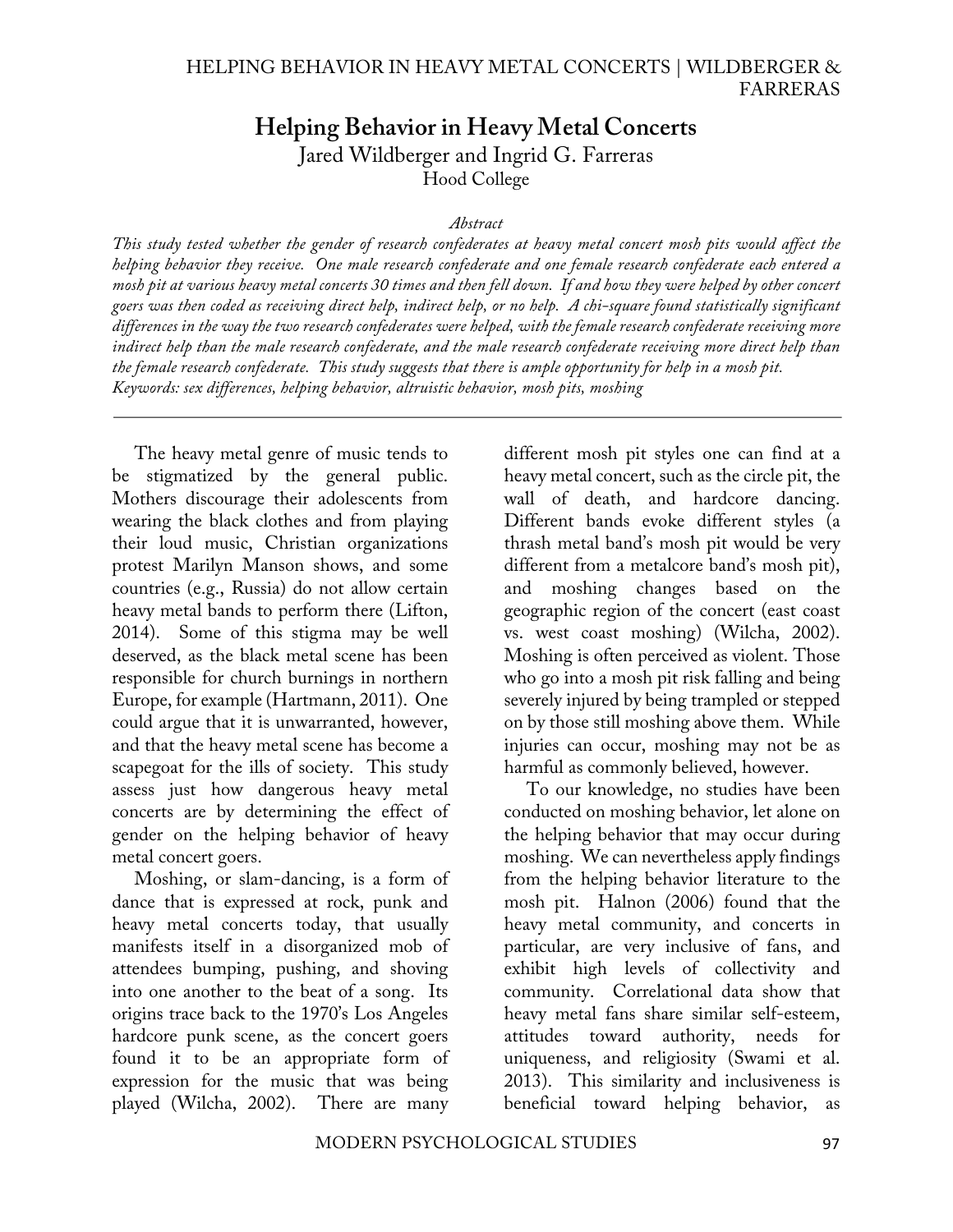perceived similarity to others produces feelings of sympathy or empathy toward the individual (Miller, Kozu & Davis, 2001). These, in turn, are positively correlated with helping behavior (Roberts, Strayer & Denham, 2014; Schmidt & Weiner, 1988). When someone falls down moshing, another concert goer is likely to feel sympathetic toward that person and help him/her.

With regard to the potential helpers, Isen and Levin (1972) found that when people are in a good mood they are more likely to help someone. People are also more likely to help when music is being played that is appealing to the listener (North, Tarrant & Hargreaves, 2004). We can assume that concert goers are in a good mood when listening to music they enjoy, so it should follow that when heavy metal music is played to fans of this genre, they should become aroused, not angry (Gowensmith & Bloom, 1997). In fact, only fans of other genres become angry upon hearing metal music (Gowensmith & Bloom, 1997).

Witnessing someone fall in a mosh pit is considered an emergency, as any metal concert goer knows it is very dangerous to fall down in a mob, and Miller, Bersoff, and Harwood (1990) and Shotland and Hutson (1970) found that people receive help more frequently when in a perceived emergency than when not in an emergency. Polzella and Foris (2014) have also found that those who go to music concerts in general are more likely to engage in pro-social (helping) behavior than those who do not attend such events. Furthermore, in the electronic music concert scene, there are organizations (DanceSafe, Zendo Project, Bunk Police) that lobby for and provide help in concert situations in the form of education dissemination, harm reduction techniques for drug users, and providing adequate hydration.

The gender of the individual in need of help also plays a role in helping behavior. Women are helped more than men in both emergency and nonemergency situations, and men are more likely to help in a physical (vs. emotional) setting, such as a concert, than women are (Eagly & Crowley, 1986; Shotland & Hutson, 1979).

One might expect the bystander effect to inhibit concert goers from helping someone in need (Latane & Darley, 1968), as there are a good number of people around the person who has fallen in a mosh pit. Venue security guards and the heavy metal bands preforming on stage, however, regularly tell the audience that if someone falls down while moshing, to pick them up and make sure he/she is safe, thus increasing the chances of helping behavior (Beaman, Barnes, Klentz & McQuirk, 1978; Shotland & Heinold, 1985).

In Ohio in 1979, fans rushed into a venue to see the rock band The Who play live, resulting in the death of 11 fans, what became known as "The Who Concert Stampede." Although this was not an example of moshing per se, we can still apply this incident to the experiment at hand because of the similarities in settings. Of the 38 people interviewed by the police at the time, 29 reported either helping someone who had fallen down, receiving help after falling down, or observing others giving help to those in need (Johnson, 1987). Only one of the 38 individuals reported competitive, selfinterested behavior during the stampede. This real life example suggests helping behavior does occur in concert settings.

Given the lack of studies on moshing behavior, this experiment will test the effect of research confederate gender on helping behavior in various heavy metal concert mosh pits. Helping behavior was coded as either direct help, indirect help, or no help, and the hypotheses were that both research confederates would be helped if they fell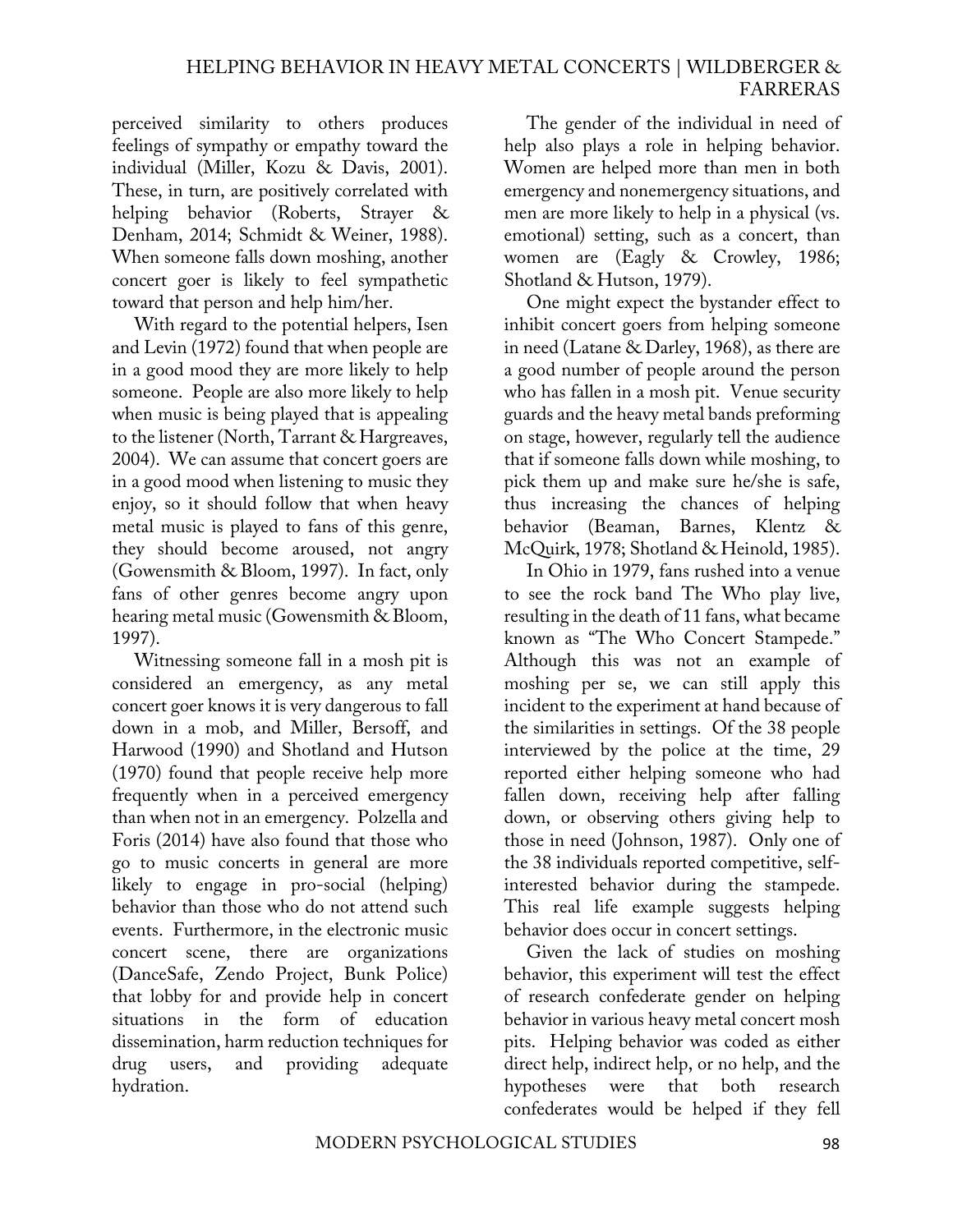while moshing, but that the female research confederate would receive more direct help than the male research confederate .

### **Method**

### **Participants**

The participants in this experiment were all of the attendees who participated in the mosh pits of the Aeon, Cannibal Corpse, Behemoth and Enslaved music concerts that took place in the Mid-Atlantic region. These were all successful bands that have released music and toured for a very long time, some reaching back to the 1980's and 1990's. The individuals attending these shows are committed and experienced fans of heavy metal, and understand the norms of concert behavior better than those going to see newer heavy metal bands. The bands also represented an array of different metal subgenres so as to get a more representative population of fans and metal mosh pits. Aeon and Cannibal Corpse are Death Metal bands, Behemoth has a Black Metal sound, and Enslaved fits under Progressive Metal. All these genres are well established, have a long history, and are well respected by the metal community.

As the experiment occurred in natural field settings, the participant concert goers were unaware that an experiment was being conducted (as were the venues holding the concerts and the bands themselves). The highly populated and poorly lit settings also contributed to the difficulty of obtaining precise demographic statistics of the participants beyond what was the dominant age, ethnicity, and gender (i.e., young, Caucasian men). However, survey research has found fans of the heavy metal genre tend to be Caucasian men in the Generation X and Millennial cohort group. (Mizell, 2005)

#### **Materials and Procedure**

As the experiment occurred in a natural field setting, and no harm was being inflicted on them, participants were not given informed consent nor debriefing forms. A male or female research confederate was randomly assigned to enter a mosh pit and pose as a fellow moshing participant, mimicking the moshing style of those around them. The research confederate would then pretend to lose his/her balance and would fall in a way that is natural for the situation. The research confederates fell for a total of 30 times each across various concerts and in different sections of the crowd to avoid moshing with the same participants. After each staged fall, the research confederates would describe to the lead experimenter (in a blind fashion) – who was also attending the concert but not moshing – how the fellow moshing participants reacted to witnessing the confederate falling. The experimenter then coded the behavior in one of three ways: 1) No Help, if they did nothing to help the fallen research confederate, continued their moshing behavior as usual, and the research confederate had to get up on his/her own; 2) Indirect Help, if they acted in ways that enabled the fallen research confederate to get up on his/her own in a relatively safe manner, such as temporarily suspending the moshing around the area of the research confederate, holding off other moshing participants around the research confederate, or verbally indicating to be weary of the fallen research confederate; or 3) Direct Help, if participants physically helped the research confederate off the ground.

The research confederates were two undergraduate students from a small liberal arts college in the Mid-Atlantic area. The male was African-American and of average height and weight. The female was Caucasian, of average height and belowaverage to average weight. The male research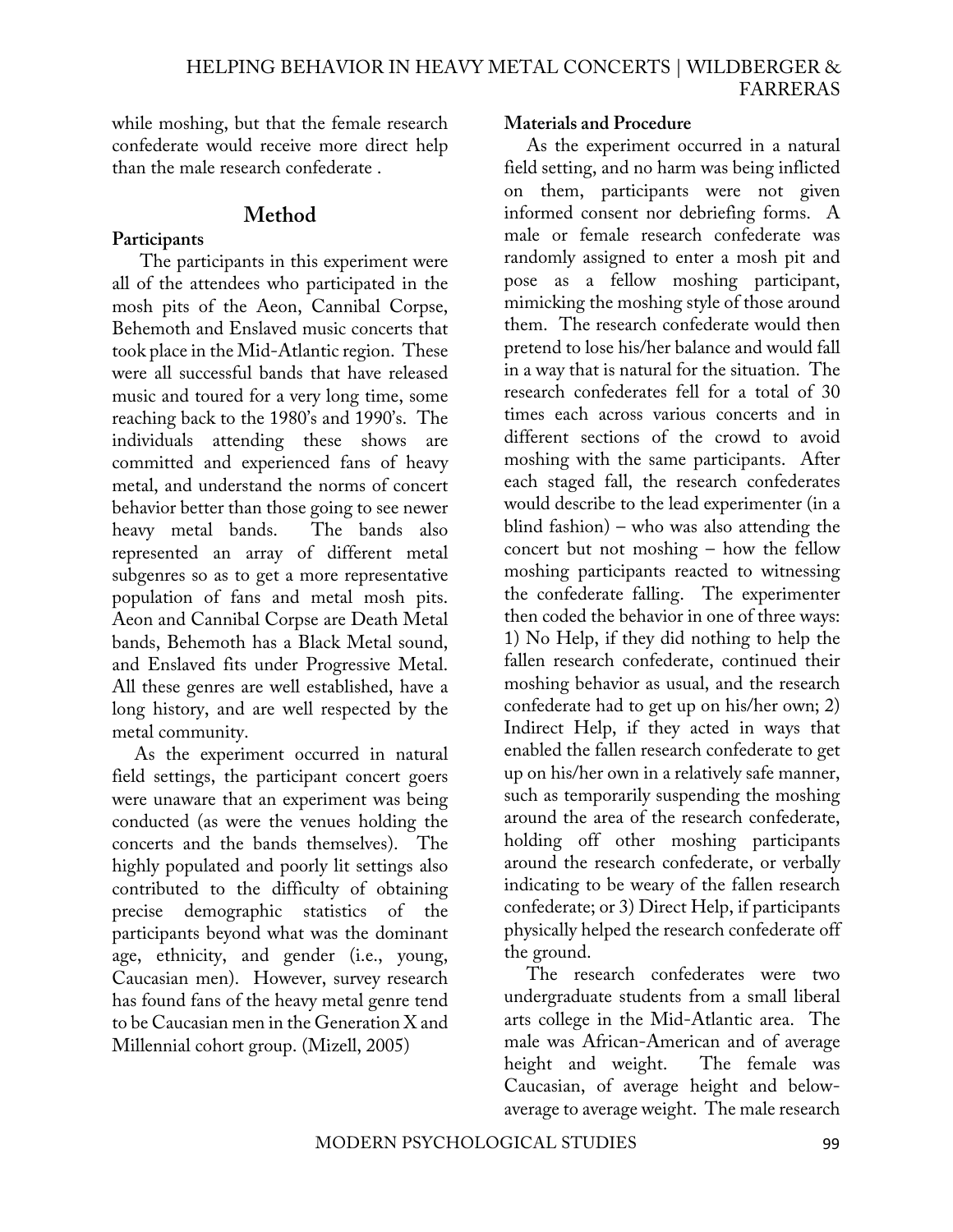confederate was very experienced in rock and metal music, their concerts, and moshing in general. The female research confederate was also familiar with rock concerts, specifically punk concerts, but had never been in a mosh pit before.

#### **Results**

Table 1 illustrates the observed and expected frequencies of direct, indirect, and no help received by the two research confederates during each of the 30 staged falls. The research confederates received help (both direct and indirect) 82% of the time. The male research confederate received direct help 77% of the time, while the female research confederate received direct help 57% of the time. The female research confederate received help overall (direct and indirect) 87% of the time, however, compared to the male research confederate who received it 77% of the time. The female research confederate was also the only one to receive indirect help (30% of the time), while the male research confederate never received any indirect help.

A chi-square goodness of fit test was calculated comparing the observed and expected frequencies of direct, indirect, and no help received by the male and female research confederates. A statistically significant difference was found, indicating that gender does affect helping behavior: *χ*2 (2) = 10.72, *p* = 0.005, *ϕ* = .42.

### **Discussion**

This experiment studied helping behavior in mosh pits, specifically the effect of gender on mosh pit participants' helping response to fellow fallen participants. The hypotheses were that both of the research confederates would receive help during each moshing trial, and that the female research confederate would receive more direct help than the male research confederate. The data supported the first hypothesis, with the research confederates being helped 82% of the time. The second hypothesis, however, was not supported. The male research confederate received direct help more times than the female research confederate did. The two research confederates were helped in different ways.

These findings both support and do not support those of past studies. In general, women receive more help than men in all situations (Eagly & Crowley, 1986; Shotland & Hudson, 1979). The female research confederate did receive more overall help (direct and indirect) than the male research confederate did. However, the male research confederate received more direct help than the female research confederate did. In terms on indirect help, the typically male participants of this study allowed the female research confederate – but not the male research confederate – to get up on her own, perhaps being more respectful of her personal space, and more hesitant to physically touch her than the male research confederate. This could play into the reputation that concerts have gotten, as women who attend metal concerts and get into mosh pits (or go crowd surfing) are prone to getting touched inappropriately by male concert goers ("Staind" 2014). Preforming bands have been known to stop concerts abruptly to confront male concert goers who are inappropriately touching a female concert goer ("Staind" 2014). So it could be that, in order to combat this trend, male concert goers are giving female concert goers more space so as not to offend them (the female research confederate never reported being inappropriately touched during this experiment). In terms of overall help, however, the findings are in line with research done by Johnson (1987) that showed that the majority of people interviewed at "The Who Concert Stampede" reported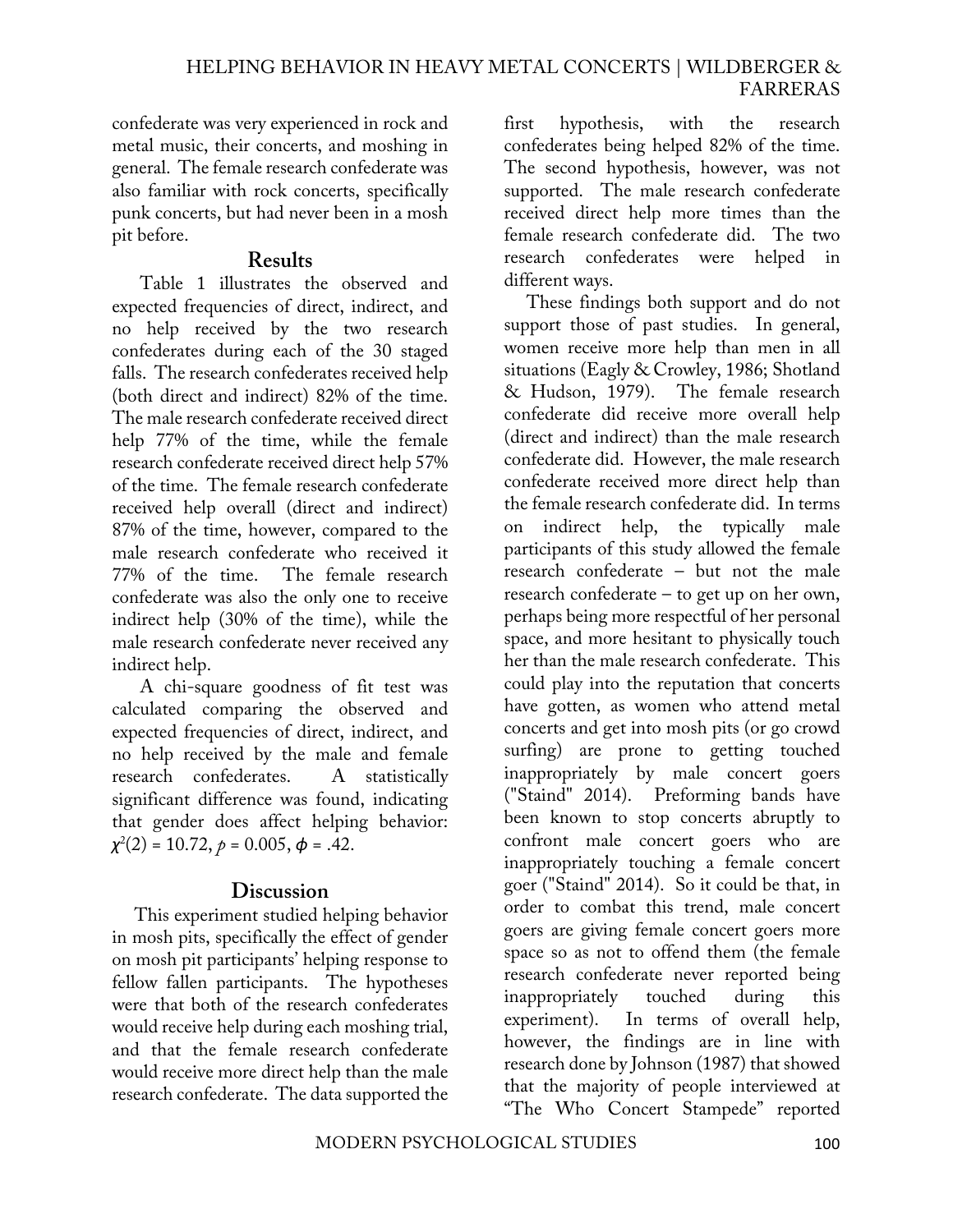witnessing helping behavior significantly more than witnessing no help at all.

The main limitations in this study were the confounds created by the research confederates' different experience levels with mosh pits, as well as their different ethnicities. One who has a lot of mosh pit experience will understand the flow, will know when to brace oneself, and when to expect certain behaviors or consequences of actions they or fellow moshers may engage in. This could explain two aspects of the findings. The first is that the male research confederate did not receive any indirect help, whereas the female received it 30% of the time. An experienced mosher would understand the dangers of being on the ground in the middle of a mosh pit, and would aim to get up as soon as he or she fell. So perhaps the male research confederate was not on the ground long enough to elicit indirect help from the other moshers. The female research confederate, being inexperienced, might have spent more time on the ground and therefore been more likely to receive indirect help. Another aspect is the rate of direct help between the two research confederates. The experienced mosher would know where to fall and not to fall, and know that falling on or around people would make them more likely to be helped, whereas falling in the middle of the pit or where people are not very near might make the confederate more likely to receive indirect help or no help. Some evidence of this is that the male research confederate reported that people caught him while he was falling on a couple of trials, which was coded as direct help. Participants may also respond differently to helping fellow moshers who are of similar or different ethnicities (Saucier, Miller, & Doucet, 2005).

The findings from this study indicate higher levels of helping behavior in mosh pits than may be expected and that gender affects it. It suggests that, even in a setting that is commonly viewed as dangerous, individuals are still willing to offer help. It supports Halnon's study that metal fans are particularly inclusive, as we can see by the availability of help in this environment. These results also suggest that mosh pits and heavy metal concerts do not deserve the scrutiny and stigma they currently face. Further research could investigate the qualities and motivations of people who help others in mosh pits, to determine if empathy resulting from shared interests drives the behavior (Miller et al., 2001). As ethnicity was a confound in this study, further research should also investigate if moshers' helping behavior differs as a function of their and others' ethnicity. Given the growing popularity of electronic music concerts such as EDM or Electronica, further research could also look at helping behavior in other music concert settings. Future studies could also investigate cohort effects, to determine whether changing gender norms have resulted in different gender differences in helping behavior from those found in the 1960's and 1970's.

#### **References**

- Beaman, A., Barnes, P. J., Klentz, B., & McQuirk, B. (1978). Increasing helping rates through information dissemination: Teaching pays. *Personality and Social Psychology Bulletin, 4*(3), 406-411. doi:10.1177/014616727800400309
- Eagly, A. H., & Crowley, M. (1986). Gender and helping behavior: A meta-analytic review of the social psychological literature. *Psychological Bulletin, 100*(3), 283-308. doi:10.1037/0033-2909.100.3.283
- Gowensmith, W. N., & Bloom, L. J. (1997). The effects of heavy metal music on arousal and anger. *Journal of Music Therapy, 34*(1), 33-45. doi:10.1093/jmt/34.1.33
- Halnon, K. B. (2006). Heavy metal carnival and disalienation: The politics of grotesque realism. *Symbolic Interaction, 29*(1), 33-48. doi:10.1525/si.2006.29.1.33
- Hartmann, G. (2011, February 17). Top 10 worst crimes committed by black metal musicians *Metal Injection*. Retrieved from http://www.metalinjection.net/
- Isen, A. M., & Levin, P. F. (1972). Effect of feeling good on helping: Cookies and kindness. *Journal of Personality*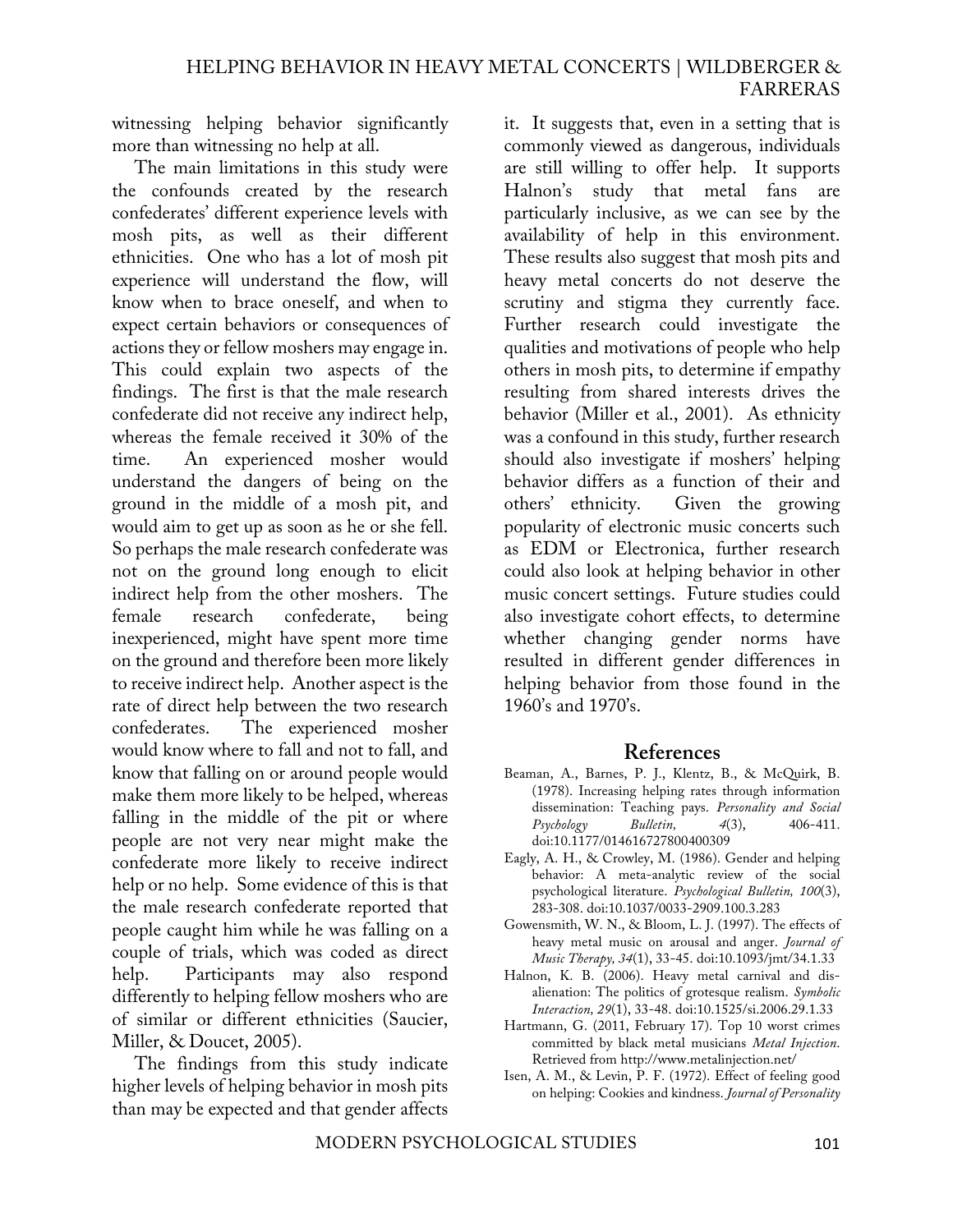#### HELPING BEHAVIOR IN HEAVY METAL CONCERTS | WILDBERGER & FARRERAS

*and Social Psychology, 21*(3), 384-388. doi:10.1037/h0032317

- Johnson, N. R. (1987). Panic at 'The Who concert stampede': An empirical assessment. *Social Problems, 34*(4), 362-373. doi:10.1525/sp.1987.34.4.03a00040
- Latane, B., & Darley, J. M. (1968). Group inhibition of bystander intervention in emergencies. *Journal of Personality and Social Psychology, 10*(3), 215-221. doi:10.1037/h0026570
- Lifton, D. (2014, November 30). Heavy metal group banned in Russia for lyrical content. *Ultimate Classic Rock.*  Retrieved from http://ultimateclassicrock.com/
- Miller, J. G., Bersoff, D. M., & Harwood, R. L. (1990). Perceptions of social responsibilities in India and in the United States: Moral imperatives or personal decisions? *Journal of Personality and Social Psychology, 58*(1), 33-47. doi:10.1037/0022-3514.58.1.33
- Miller, P. A., Kozu, J., & Davis, A. C. (2001). Social influence, empathy, and prosocial behavior in crosscultural perspective. In W. Wosinska, R. B. Cialdini, D. W. Barrett, & J. Reykowski (Eds.), *The practice of social influence in multiple cultures* (pp. 63-77). Mahwah, NJ: Lawrence Erlbaum Associates Publishers.
- Mizell, L. (2005). Music Preferences in the U.S.: 1982- 2002. *National Endowment for the Arts,* 21-23.
- North, A. C., Tarrant, M., & Hargreaves, D. J. (2004). The effects of music on helping behavior: A field study. *Environment and Behavior, 36*(2), 266-275. doi:10.1177/0013916503256263
- Polzella, D. J., & Foris, J. S. (2014). Relationships between traditional music audience participation and pro-social behaviors. *Empirical Studies of the Arts, 32*(1), 109-120. doi:10.2190/EM.32.1g
- Roberts, W., Strayer, J., & Denham, S. (2014). Empathy, anger, guilt: Emotions and prosocial behaviour.

*Canadian Journal Of Behavioural Science / Revue Canadienne Des Sciences Du Comportement, 46*(4), 465- 474. doi:10.1037/a0035057

- Saucier, D. A., Miller, C. T., & Doucet, N. (2005). Differences in helping whites and blacks: A metaanalysis. *Personality and Social Psychology Review, 9*(1), 2-16. doi: 10.1207/s15327957pspr0901\_1
- Schmidt, G., & Weiner, B. (1988). An attribution-affectaction theory of behavior: Replications of judgments of help-giving. *Personality and Social Psychology Bulletin, 14*(3), 610-621. doi:10.1177/0146167288143021
- Shotland, R. L., & Heinold, W. D. (1985). Bystander response to arterial bleeding: Helping skills, the decision-making process, and differentiating the helping response. *Journal of Personality and Social Psychology, 49*(2), 347-356. doi:10.1037/0022- 3514.49.2.347
- Shotland, R. L., & Huston, T. L. (1979). Emergencies: What are they and do they influence bystanders to intervene? *Journal of Personality and Social Psychology, 37*(10), 1822-1834. doi:10.1037/0022- 3514.37.10.1822
- Staind singer blasts fans for 'molesting' female crowd surfer. (2014, June 3). *Huffington Post.* Retrieved from http://www.huffingtonpost.ca/music/
- Swami, V., Malpass, F., Havard, D., Benford, K., Costescu, A., Sofitiki, A., & Taylor, D. (2013). Metalheads: The influence of personality and individual differences on preference for heavy metal. *Psychology of Aesthetics, Creativity, and the Arts, 7*(4), 377-383. doi:10.1037/a0034493
- Wilcha, C. (2002). MTV News: Social History of the Mosh Pit